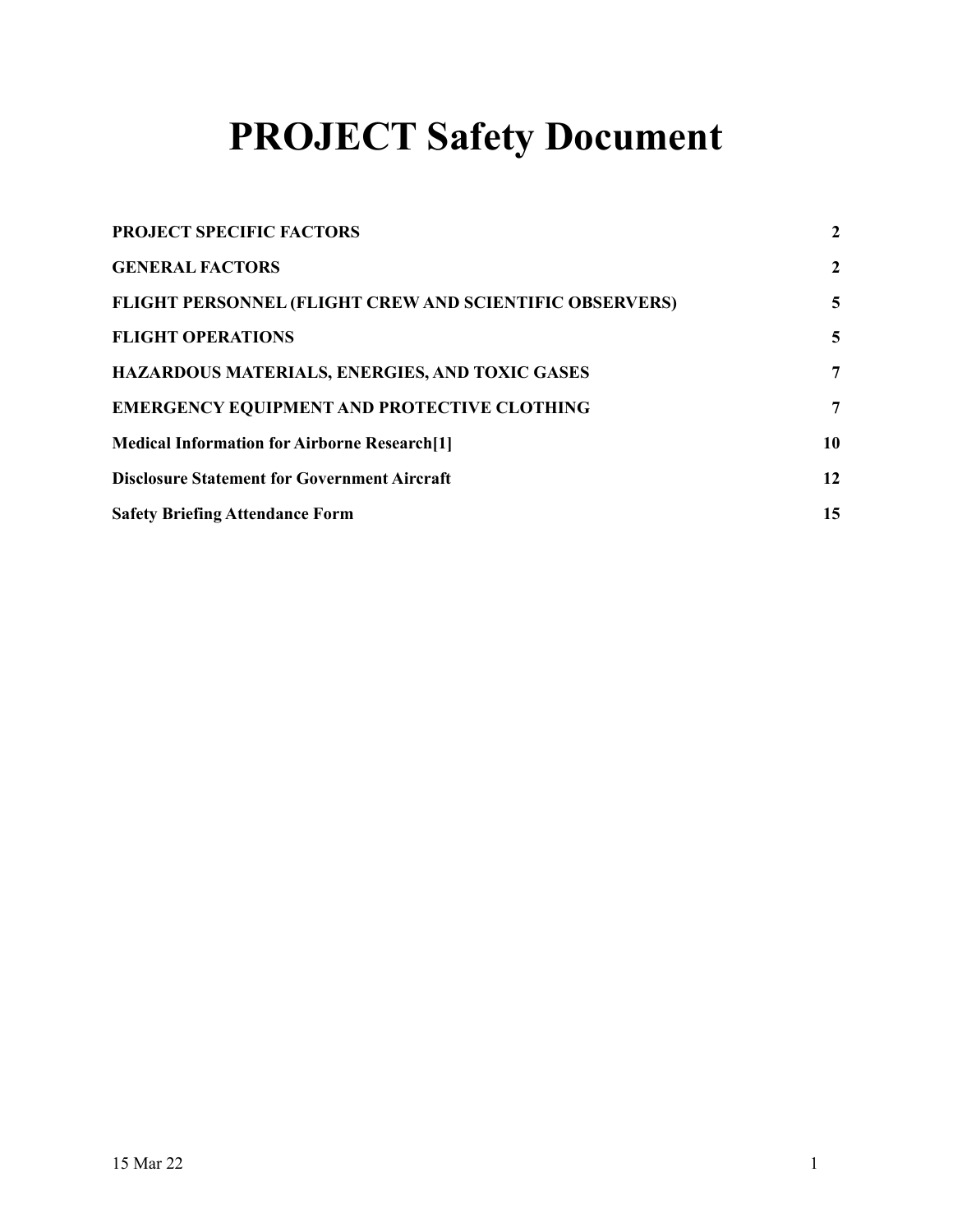PROJECT TITLE: TI3GER PRINCIPAL INVESTIGATORS: Rainer Volkamer RAF PROJECT MANAGER: Cory Wolff PROJECT SAFETY OFFICER: Kim Ward and Andrew Green RESEARCH PERIOD: 31 March - 28 April 2022

### <span id="page-1-0"></span>I. PROJECT SPECIFIC FACTORS

#### A. HAZARDOUS MATERIALS:

- a. Compressed Gas: Zero air, Helium, Nitrogen, Oxygen, Nitric Oxide (NO), Sulfur Dioxide, Propane, Carbon Dioxide, Calibration mixtures
- b. Liquid: Liquid Nitrogen, Butanol, Iodoethane, Dibromomethane, Nitric Acid, Acetic Acid, Acetonitrile, Diethylene Glycol, Propylene Glycol
- c. Radioactive Sources: in R1 and R2; L1 cal rack (off airplane)
- d. Other: Dry Ice
- B. OVER WATER OPERATIONS: Yes
- C. PENETRATION OF STRONG CONVECTIVE SYSTEMS: Not planned
- D. OPERATION UNDER PROBABLE ICING CONDITIONS: Minimal
- E. HAZARDS ASSOCIATED WITH FOREIGN BASES OF OPERATION: None
- F. MISCELLANEOUS HAZARDS:
	- a. Electrical hazards
	- b. Sharp edges and points (wing pods, wing trailing edges, inlets)
	- c. Very full cabin
	- d. COVID-19

### <span id="page-1-1"></span>II. GENERAL FACTORS

- A. All RAF field deployments will have a designated Project Safety Officer separate from the Project Manager - to oversee the implementation of these safety guidelines. Any safety related issues that come up during the course of the payload integration or field deployment should be raised directly with that individual. The responsibilities of the PSO are outlined in the UCAR Safety Manual available online.
- B. Normal risks involved in working on or near both propeller and jet aircraft. (For example: noise, moving machine parts, blown dust or particles, equipment racks and other floor mounted hardware, etc.)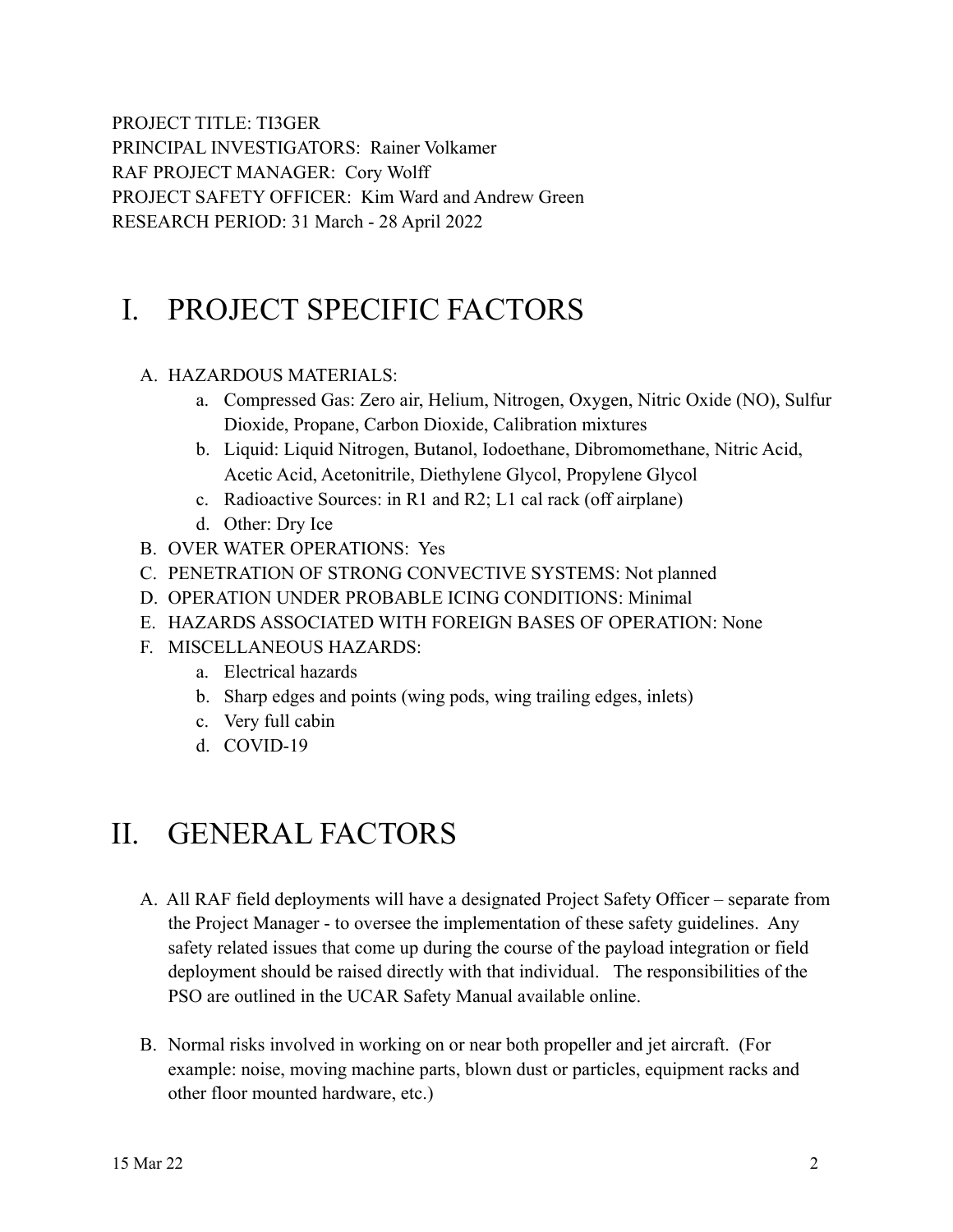- C. Only members of the flight crew or trained observers necessary to complete the scientific mission may be carried on board.
- D. Flying research profiles onboard the RAF aircraft require a certain level of physical fitness – particularly for work around severe weather or for extended durations. Legal limitations prevent RAF from screening potential crew members directly so it is the responsibility of each individual participant to determine their fitness for inclusion in the list of potential onboard observers. A summary of common issues that should be taken into account in your assessment of your fitness is appended to this document.
- E. While the aircraft are maintained and operated within rigorous guidelines, all NCAR aircraft are officially designated as "PUBLIC AIRCRAFT" and are not subject to the same certification requirements as civil aircraft. Certain life insurance policies have coverage exemptions for flying on non-airline flights. RAF recommends that all flight participants check with your individual insurance companies to see if you are covered. NCAR also maintains blanket liability coverage for all crew members. See the Disclosure Statement for Government Aircraft for details.
- F. All ground operations, including the installation, testing and maintenance of scientific equipment, application of electrical power, aircraft maintenance, loading, fueling and aircraft movements will only be conducted by, or under the supervision of qualified RAF personnel.
- G. The installations of all user-supplied equipment must be performed in compliance with the aircraft specific RAF Investigator's Handbook. These documents set forth the procedures to be followed in the design, fabrication, and RAF approval of user-supplied equipment to be flown on board an NCAR aircraft.
- H. Each group will document the integration and layout of their equipment on the aircraft using the standard "RACK BOOK" forms provided by the RAF.
- I. The entire research payload must undergo a complete safety inspection (SAR) by representatives of the three RAF technical support groups (aeronautical engineering, technicians and mechanics) prior to the first test flight. This inspection must be documented using the RAF "Equipment Installation Form" and be accepted by RAF's Chief Pilot. A copy of this form will be kept in the project file.
- J. Once the SAR is completed, the temporary removal of any component from its secured position for maintenance or repair must be documented in the assigned RACK BOOK. 90 minutes prior to any flight, the RACK BOOK will be examined to determine which, if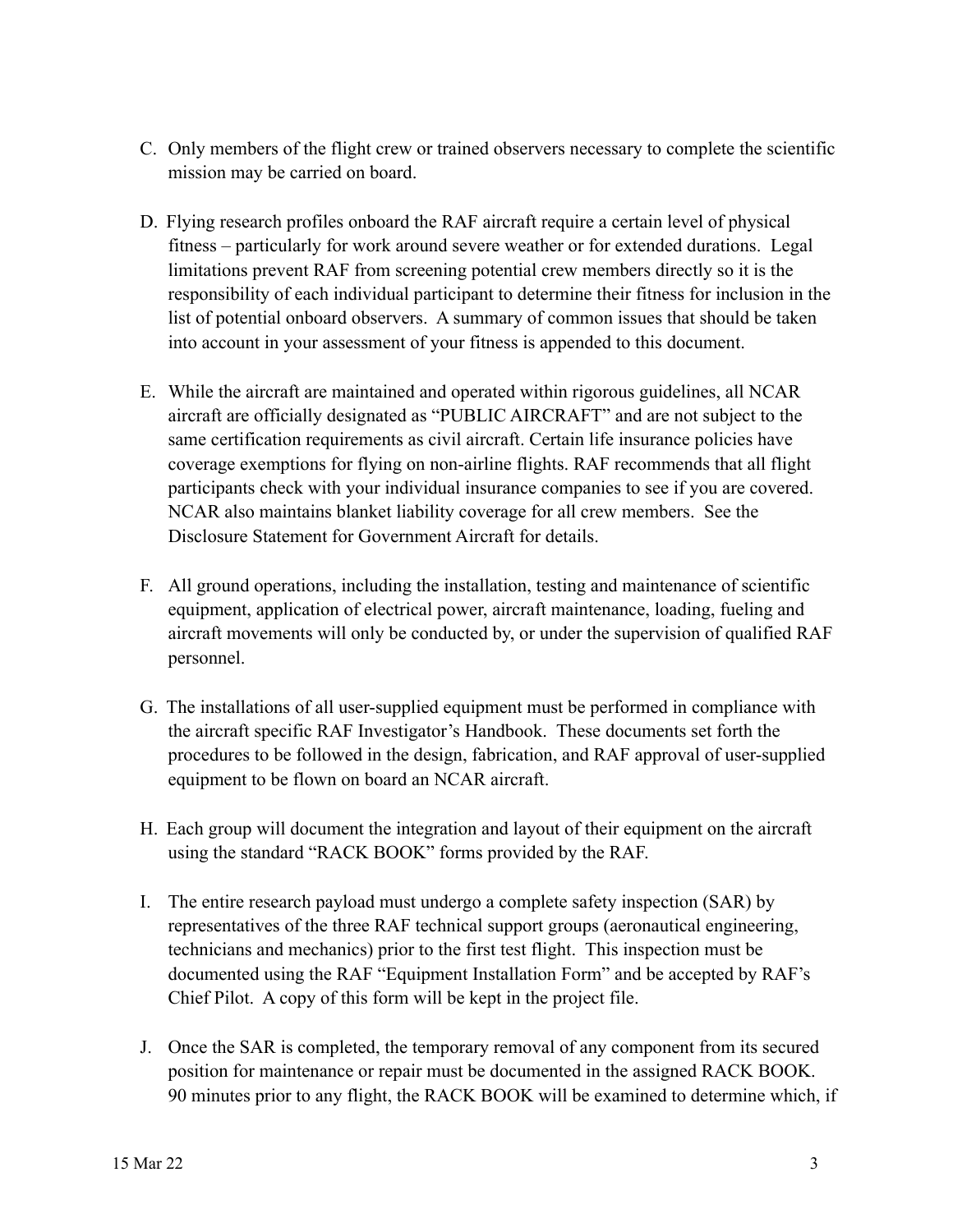any, systems were affected. Those installations must be re-examined for adequate integration prior to proceeding with pre-flight preparations. If any system has not completed this examination by the 90 minute deadline, the flight will be delayed to maintain the inspection timeline.

- K. All compressed gas cylinders brought into the facility must be secured when not in use. Individual loose cylinders must be stored in the storage room in the old hangar. Groups of cylinders can be secured as blocks or on pallets in the open hangar. During the installation, removal or exchange of all cylinders on/from one of the aircraft, a safety cap must be in place protecting the valve.
- L. The RAF has an extensive sheet metal shop on site at Jeffco. Users are only allowed access to this equipment after they have been judged qualified for its use by the RAF Maintenance staff.
- M. Open toed shoes may not be worn on the aircraft during project cabin preparation or research flight operations due to the likely presence of various types of floor mounted hardware.
- N. Prior to departing for the field site, all project personnel will receive a "Climate Briefing" from the assigned project leader on possible local weather hazards. Such items as the frequency of severe storms (hail, tornados, etc.), exposure to extreme cold, or the likelihood of extended intervals with high ambient temperatures will be addressed.
- O. There will be no smoking within the RAF facility or within 50 feet of the aircraft on the ramp.
- P. All personnel working around the aircraft must familiarize themselves with the location of fire extinguishers within the aircraft and in the vicinity of the aircraft. Consult with an RAF aircraft mechanic.
- Q. Aircraft fuses or circuit breakers will be replaced or reset only with the consent of qualified RAF personnel.
- R. At the completion of each day's activities, all liquids, refuse and litter must be removed from the aircraft and ramp areas.
- S. There will be no electrical power left on the aircraft without RAF supervision.
- T. Users are not allowed to operate any of the maintenance lifts at Jeffco or during field deployments. An RAF operator will be required to get access to this equipment.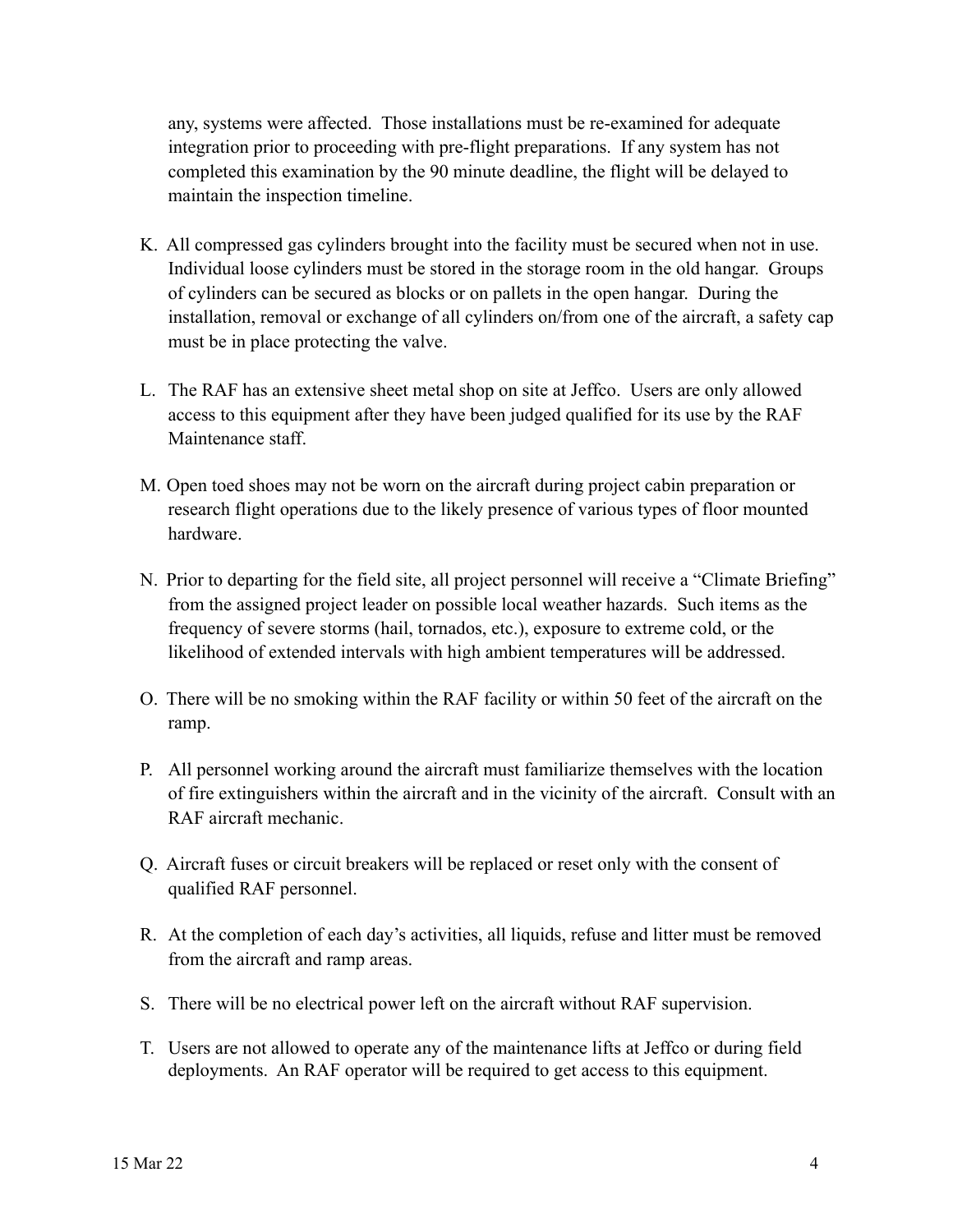U. Tool control: once flight operations begin, instrument operators shall maintain a list of the tools that they bring onboard, and furnish the tools along with the list to the RAF project manager for check 90 min prior to a scheduled take-off. In case of missing tools, flights will be delayed until all tools are accounted for, or a waiver is issued by the RAF flight operations.

## <span id="page-4-0"></span>III. FLIGHT PERSONNEL (FLIGHT CREW AND SCIENTIFIC OBSERVERS)

- A. The cabin will normally be pressurized to cabin altitudes below 10,000 feet. Research flight operations with cabin pressures above 12,000 feet will not be conducted unless this requirement has been stated at the time of the original project request. Specialized training and more restrictive physical requirements for flight crews and observers are needed for such operations.
- B. The project manager has the responsibility to ascertain that everyone onboard is familiar with normal and emergency procedures, and the use of the following equipment as pertinent to the flight: oxygen system and masks; the interphone system; emergency exits; and emergency survival equipment. This is accomplished through a pre-flight safety briefing, which must be documented prior to participation in a flight as a crew member.
- C. Supplemental emergency oxygen is available for all persons aboard and must be used when the aircraft is operating at cabin altitudes above 10,000 feet.

### <span id="page-4-1"></span>IV. FLIGHT OPERATIONS

- A. All flight operations will be conducted in accordance with Federal Aviation Administration Regulations Part 91 Subpart B.
- B. The pilot-in-command is responsible for the safe conduct of all flight operations.
- C. Any malfunction in scientific equipment, mechanical or electrical, will be immediately reported to the pilot-in-command. No in-flight repairs will be permitted without permission from the pilot-in-command.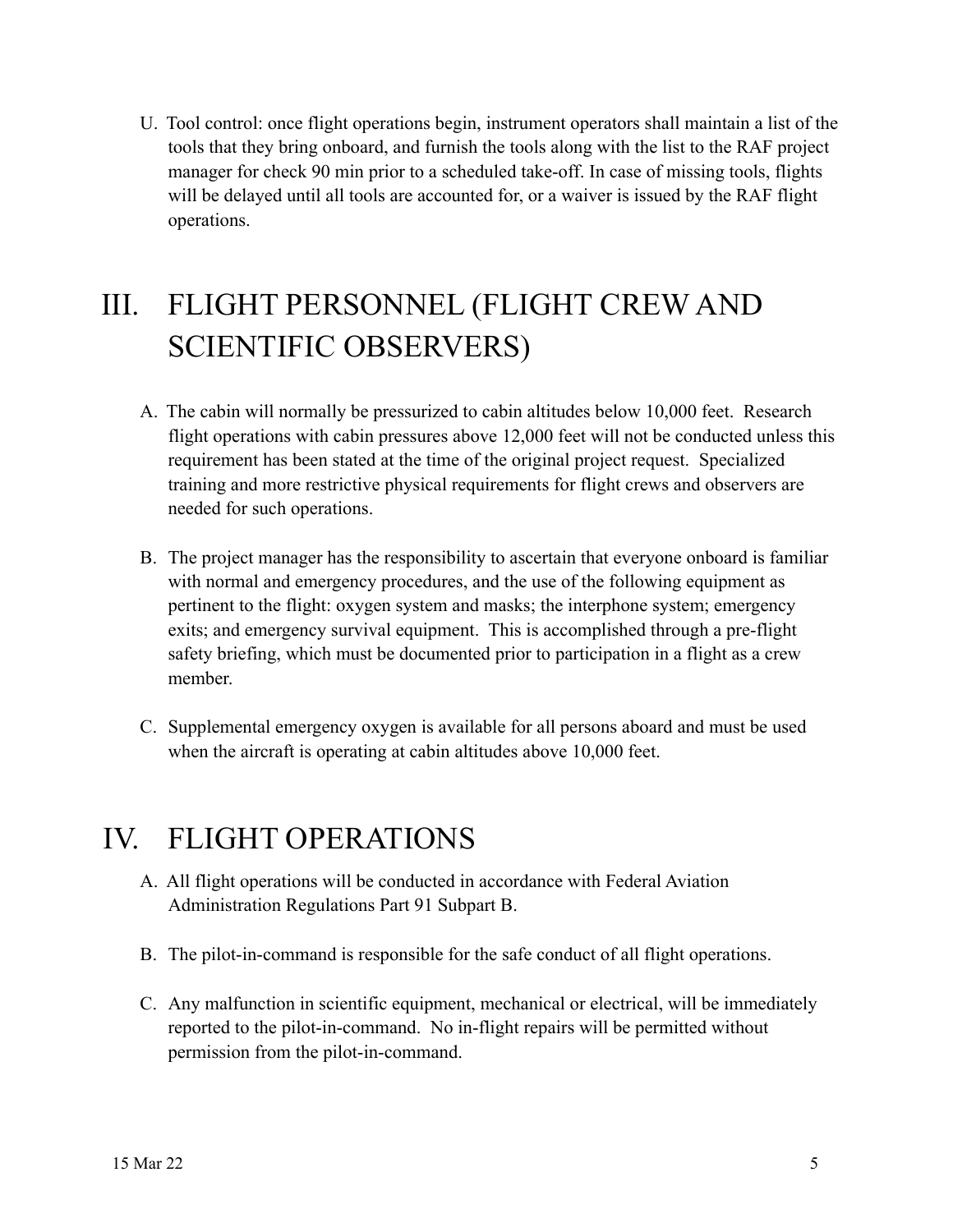- D. No in-flight handling of toxic chemicals or gases, or other hazardous materials, will take place until specifically authorized by the pilot in command. The pilot shall assess the current flight conditions prior to authorizing such activities.
- E. Safety belts will be worn by all personnel during taxi, takeoff and landing and at such times as instructed by the flight crew.
- F. Research flight profiles often call for low altitude flying. RAF flight operations conform to the minimum altitudes established in the appropriate FAR's. When FAR's are not restrictive or when the restrictions have been waived for specific flights, RAF operations will be permitted to use the following guidelines:

| 1.               | Daylight, visual flight rule (VFR) conditions / level legs: | 100 feet AGL |
|------------------|-------------------------------------------------------------|--------------|
| $\cdot$ .<br>11. | Daylight, visual flight rule (VFR) conditions / turning:    | 300 feet AGL |
| iii.             | Nighttime, visual flight rule (VFR) conditions:             | 500 feet AGL |

G. Adequate rest for onboard personnel, both flight crew and scientific observers, is essential to the safe and efficient operations of NCAR aircraft in support of research programs. RAF has established specific crew duty limits as follows:

| $\mathbf{i}$ . | Maximum Crew Duty Period:     | 14 hours         |
|----------------|-------------------------------|------------------|
| ii.            | Any 24-hour period:           | 10 flight hours  |
| iii.           | Any consecutive 7 day period: | 35 flight hours  |
| iv.            | Any 30 day period:            | 110 flight hours |
| V.             | Consecutive working days:     | 6 days           |
| vi.            | Minimum crew rest period:     | 12 hours         |

- All scientific observers are strongly encouraged to comply with these limits. Any onboard observers who are deemed to be unfit for flight at the time of the pre-flight briefing will be barred from participating in that particular flight.
- H. There will be no smoking on any NCAR aircraft. Smoking is only permitted in designated areas. No smoking is permitted within 50 feet of parked aircraft, or flammable liquid storage points.
- I. Whenever an engine or the Auxiliary Power Unit is in operation, hearing protection will be worn near the aircraft. (Hearing protection is required within the C130 aircraft).
- J. In the event of fire, the crewmember observing the fire will warn the other crew members by shouting, "FIRE-FIRE" and reporting the location of the fire. If smoke, fumes or fire are present within the personnel compartment, all occupants regardless of altitude will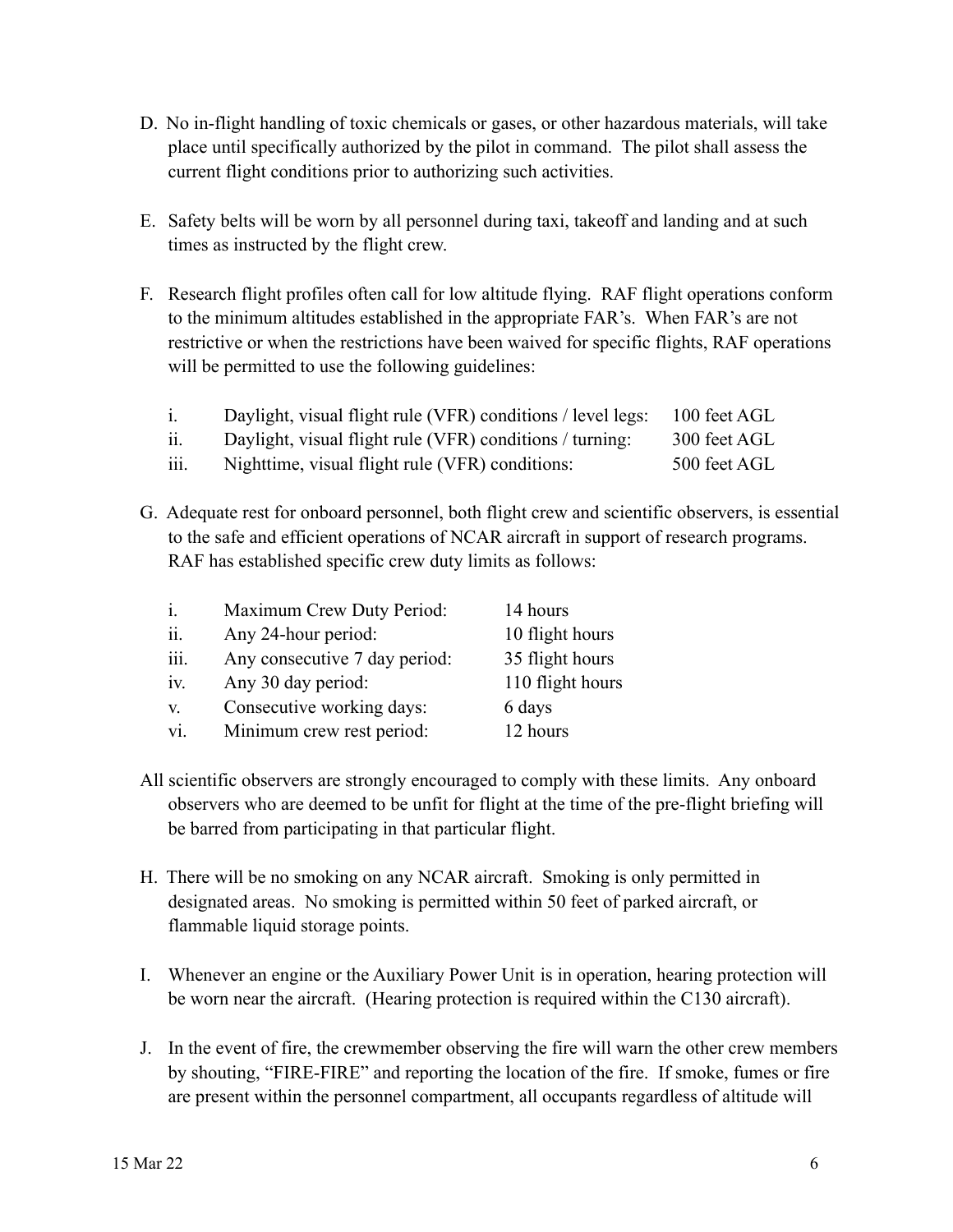don pressure demand oxygen masks and select "100% OXYGEN" on his/her respective oxygen regulators. All available means will be used to extinguish the fire. The RAF technician has the primary responsibility for fighting the fire and directing the actions of other personnel.

- K. Research electrical power will normally be available at all times. All power changes will be coordinated between the scientific observer and flight crew. Any fuse replacement or circuit breaker reset in the primary power supply system will be performed only by or with the consent of the pilot-in-command.
- L. It will be the duty of the scientific crew aboard to properly adjust or secure research and related equipment prior to takeoff and landing. However, it is the responsibility of the pilot-in-command to specifically check and ascertain that such duties have been satisfactorily completed.
- M. The operation of user-supplied research equipment onboard the aircraft will only be permitted under the supervision of, or with the approval of the RAF and the scientist concerned.

### <span id="page-6-0"></span>V. HAZARDOUS MATERIALS, ENERGIES, AND TOXIC GASES

Hazardous materials, non-eye safe lasers, compressed inert gases or toxic gases will not be carried aboard NCAR aircraft without review and permission from the RAF Safety Committee. Applicable Federal and OSHA regulations regarding both onboard and ground support activities will be adhered to in each case. Provisions for dealing with said materials or gases will be defined by the RAF Safety Committee in coordination with the NCAR Safety Office and applicable regulations. All hazards must be declared and listed by each participant on the RAF's Hazardous Materials and Devices Form. This form includes a section on special "handling" procedures to be followed in order to limit the dangers associated with the various hazards. A copy of each HMD form will be submitted to the NCAR Office of Safety. The appropriate Safety Data Sheets (SDS) for each chemical hazard will be carried aboard the aircraft.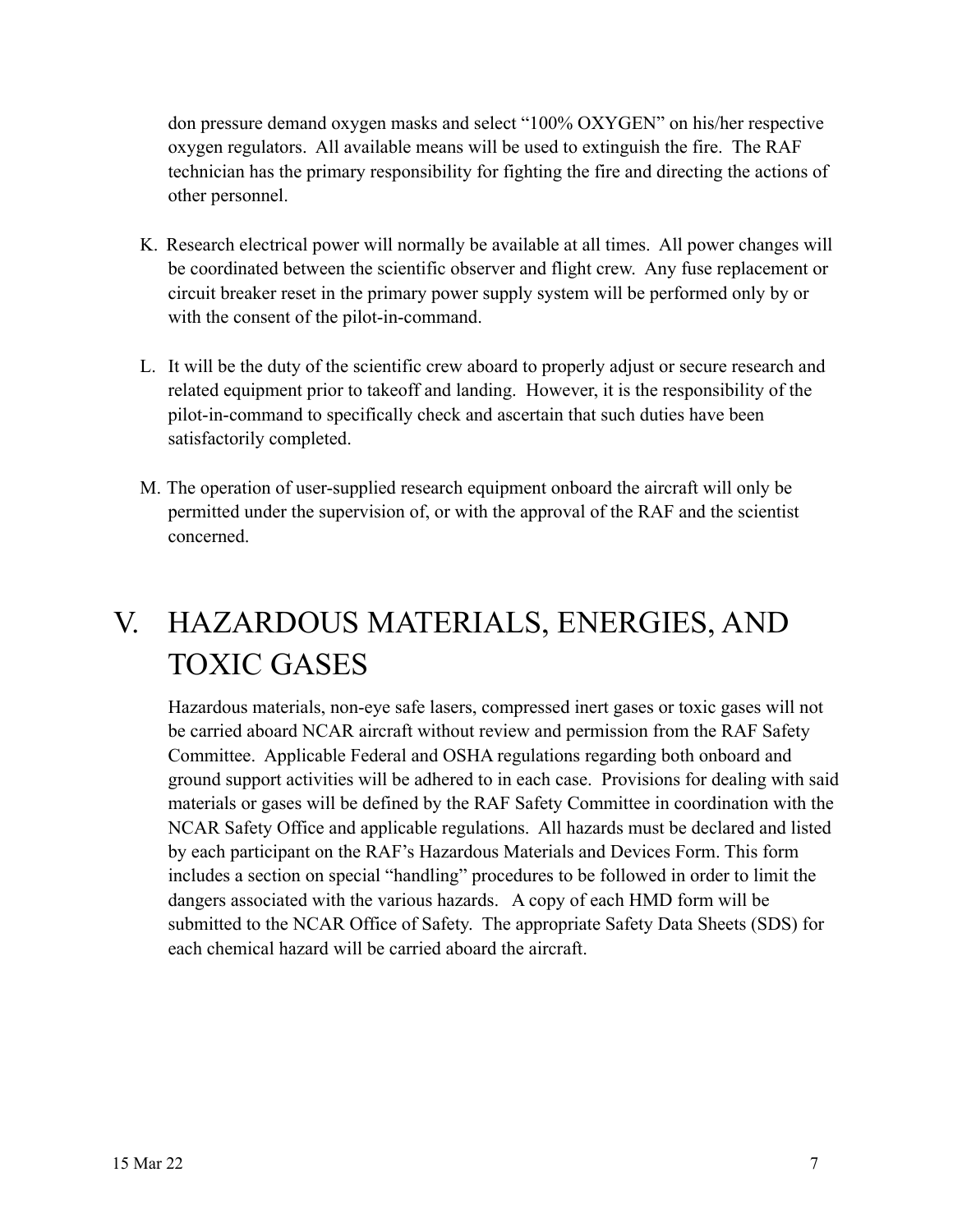## <span id="page-7-0"></span>VI. EMERGENCY EQUIPMENT AND PROTECTIVE CLOTHING

Emergency equipment and protective clothing will be carried aboard NCAR aircraft for the following purposes:

- To cope with air and ground emergencies.
- To sustain crew members' lives in case of forced landings.

Emergency equipment is divided into two categories as listed below. Emergency equipment is considered a part of the aircraft and will not be carried by individual crew members. Scientific crew may carry tools necessary for airborne maintenance and specialized research equipment. Crew judgment is the paramount factor deciding emergency equipment needs.

#### A. CATEGORY I EQUIPMENT

Category I equipment is a part of the basic aircraft inventory and will be carried aboard NCAR aircraft at all times.

- Fire Extinguishers
- Axe
- First Aid Kit
- Tool Kit: Pliers, screw drivers, wrenches, fuses, tape, allen set, and knife
- Flashlight

#### B. CATEGORY II EQUIPMENT

Category II equipment is primarily crew survival equipment and will be carried during specialized operations, over water, desert, mountains, arctic areas, etc.

#### CATEGORY II A

Category II A equipment will be aboard NCAR aircraft for all operations conducted over desert and over water beyond gliding distance of land.

- One life preserver for each crew member
- Enough life rafts to safely carry all crew members
- Water in addition to that carried in the survival kit
- Emergency radio
- Survival kit

#### CATEGORY II B

Category II B equipment will be carried on all flights where operations are to be conducted over mountainous terrain and arctic areas.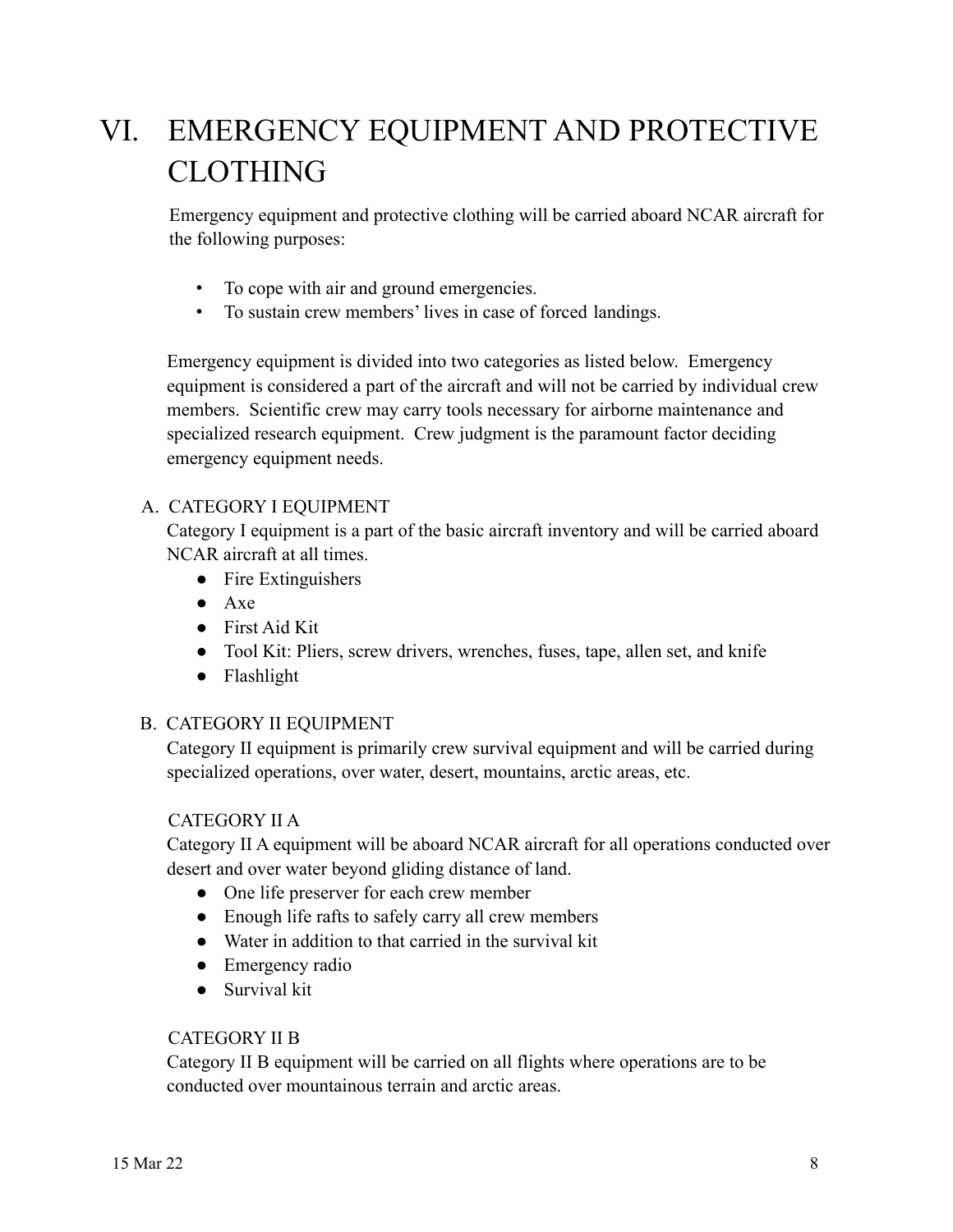- Emergency radio
- Survival kit
- Exposure suits, sleeping bags, or blankets, as appropriate

#### C. PROTECTIVE CLOTHING

Prior to any deployment, local conditions will be examined to determine whether or not protective clothing will be required appropriate to conditions which may be encountered. This issue will be discussed in the mandatory "Climate Briefing" discussed above. It will be the responsibility of the project manager & the pilot-in-command to ensure that non-NCAR and other aircrew members wear appropriate clothing.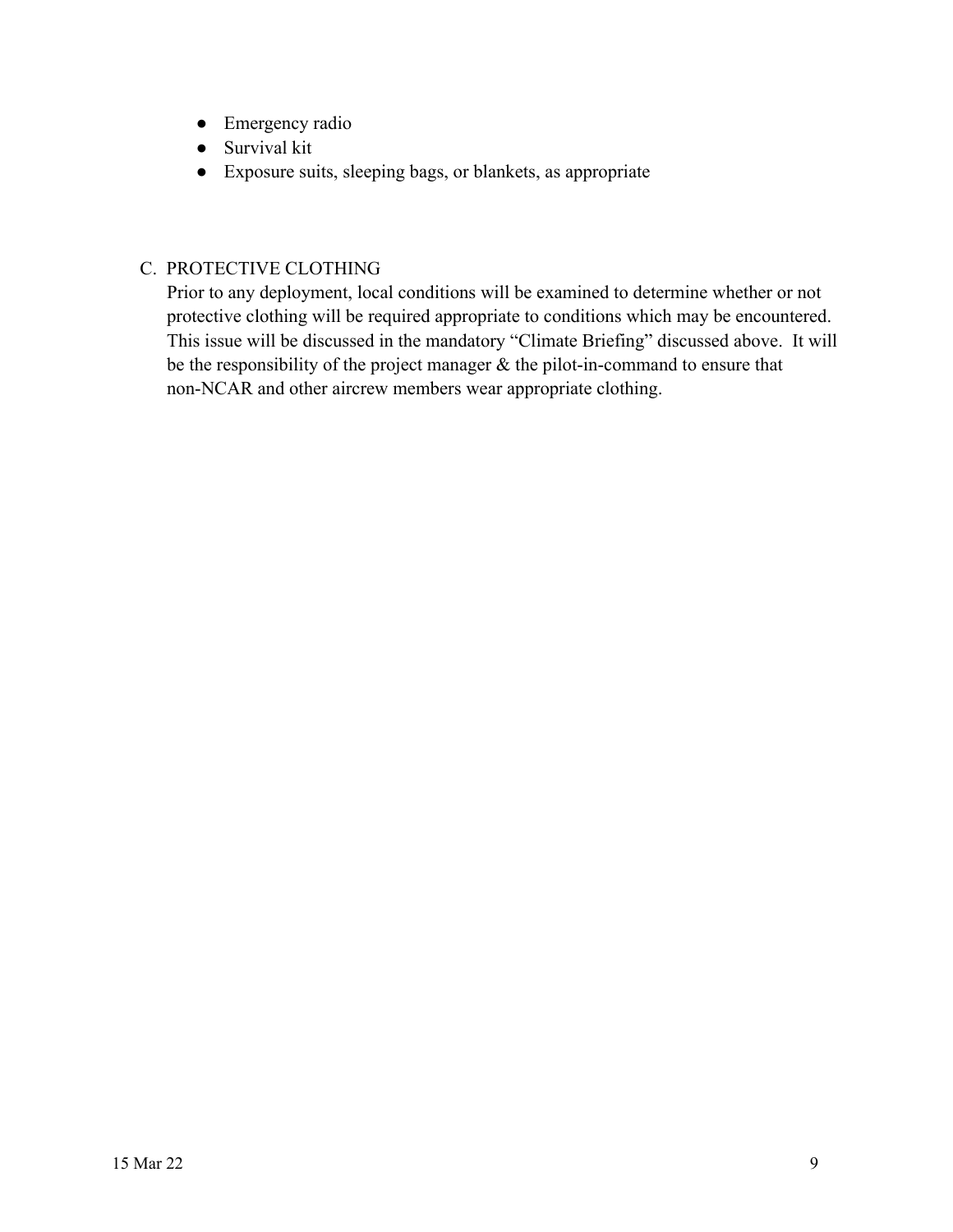## **Medical Information for Airborne Research [1]**

<span id="page-9-0"></span>The following information should assist you in identifying potential problems that could interfere with your ability to participate in research in NCAR/NSF aircraft. The information contained herein is in no way designed to be comprehensive. If you have any concerns about your ability to fly on NCAR/NSF aircraft, please consult your physician.

There is a possibility that you may be in situations that would require you to take care of yourself including such activities as evacuating the aircraft, dealing with turbulence, opening doors, and wearing an oxygen mask. It is important to identify conditions that may interfere with your performance of such duties. If you feel you cannot perform any duty or feel there may be an issue that could affect any aspect of your participation, do not continue without first consulting your physician.

The following medical conditions and policies could affect your safety and ability to participate in research in NCAR/NSF aircraft. Should you feel that you possess any of the conditions listed below or if you are unable to comply with any of the policies listed, you should NOT participate in NCAR/NSF aircraft at this time.

 $\mathcal{L}_\mathcal{L} = \{ \mathcal{L}_\mathcal{L} = \{ \mathcal{L}_\mathcal{L} = \{ \mathcal{L}_\mathcal{L} = \{ \mathcal{L}_\mathcal{L} = \{ \mathcal{L}_\mathcal{L} = \{ \mathcal{L}_\mathcal{L} = \{ \mathcal{L}_\mathcal{L} = \{ \mathcal{L}_\mathcal{L} = \{ \mathcal{L}_\mathcal{L} = \{ \mathcal{L}_\mathcal{L} = \{ \mathcal{L}_\mathcal{L} = \{ \mathcal{L}_\mathcal{L} = \{ \mathcal{L}_\mathcal{L} = \{ \mathcal{L}_\mathcal{$ 

- 1. Any medical condition that would not allow you to continuously walk for 10 minutes or up two flights of stairs.
- 2. Any medical condition that would inhibit your ability to be able to lift 40 pounds.
- 3. Interruption of your normal activities because of difficulty breathing, conditions such as asthma, or other lung/heart problems that interrupt your normal activities.
- 4. Ear or sinus problems when flying.
- 5. Motion sickness when flying.
- 6. Problems with hearing and speech that would interfere with the ability to give and receive instructions in a room with moderate background noise.
- 7. Taking any medication that gives side effects of drowsiness or difficulty in maintaining alertness.
- 8. Any condition, illnesses or injuries that would interfere with the ability to perform duties on research flights and to evacuate the aircraft if necessary.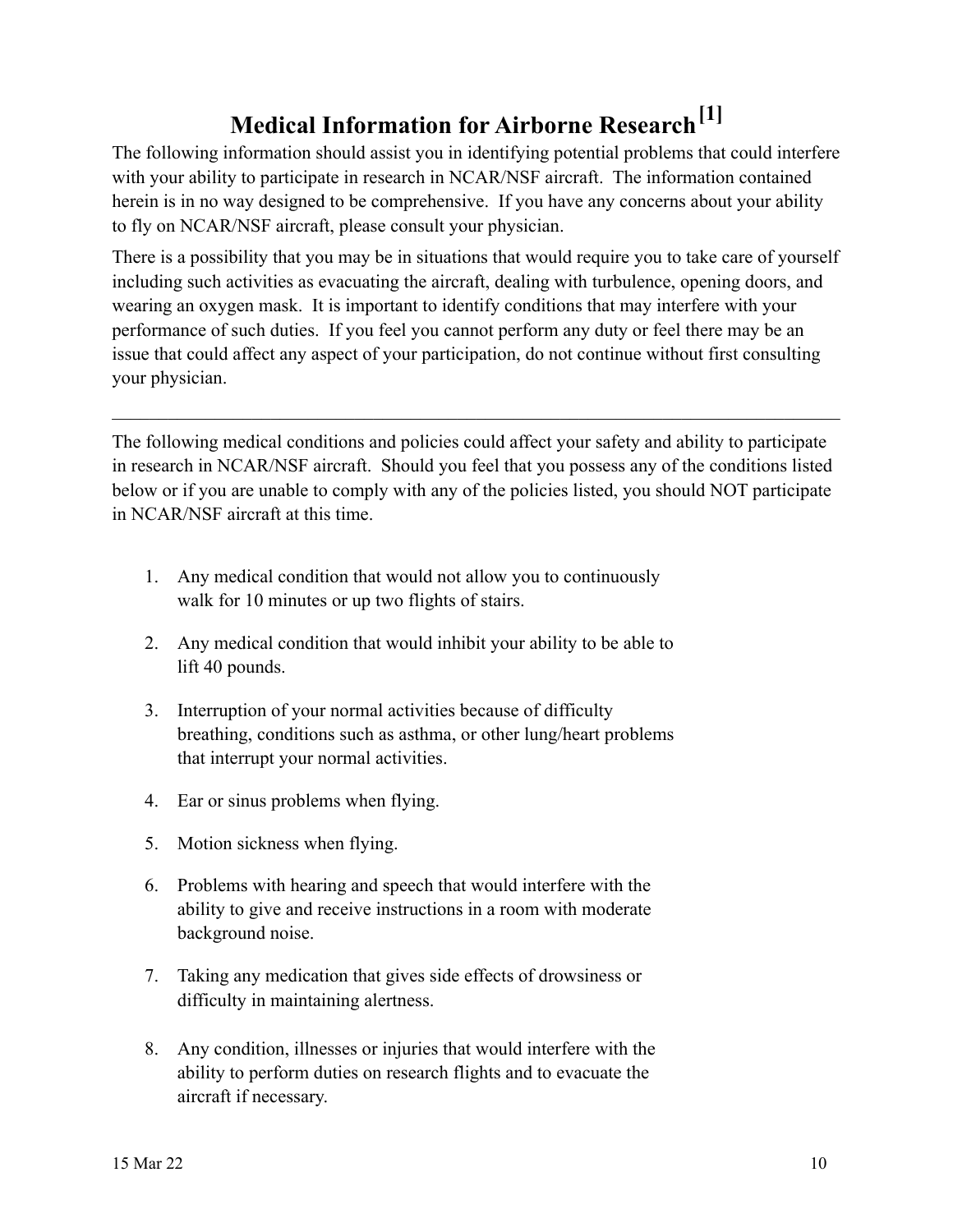- 9. Any condition, illnesses or injuries that might require the assistance of a RAF crewmember.
- 10. RAF policy limits flying for 24 hours after immunizations, dental work, and SCUBA diving.
- 11. Pregnancy beyond the 20th week as well as any other concerns related to the health of a pregnant mother or baby.
- 12. RAF policy prohibits carrying any person suffering effects from alcohol consumption on a flight, regardless of when it was consumed, and also restricts flight if alcohol has been consumed within 8 hours prior to flight.
- 13. Symptoms of upset stomach, gas, or diarrhea prior to flight.

OGC August 03

<sup>[1]</sup> Prepared with the assistance of Dr. Warren Jensen, FAA Senior Medical Examiner, Director of Aeromedical Research, University of North Dakota.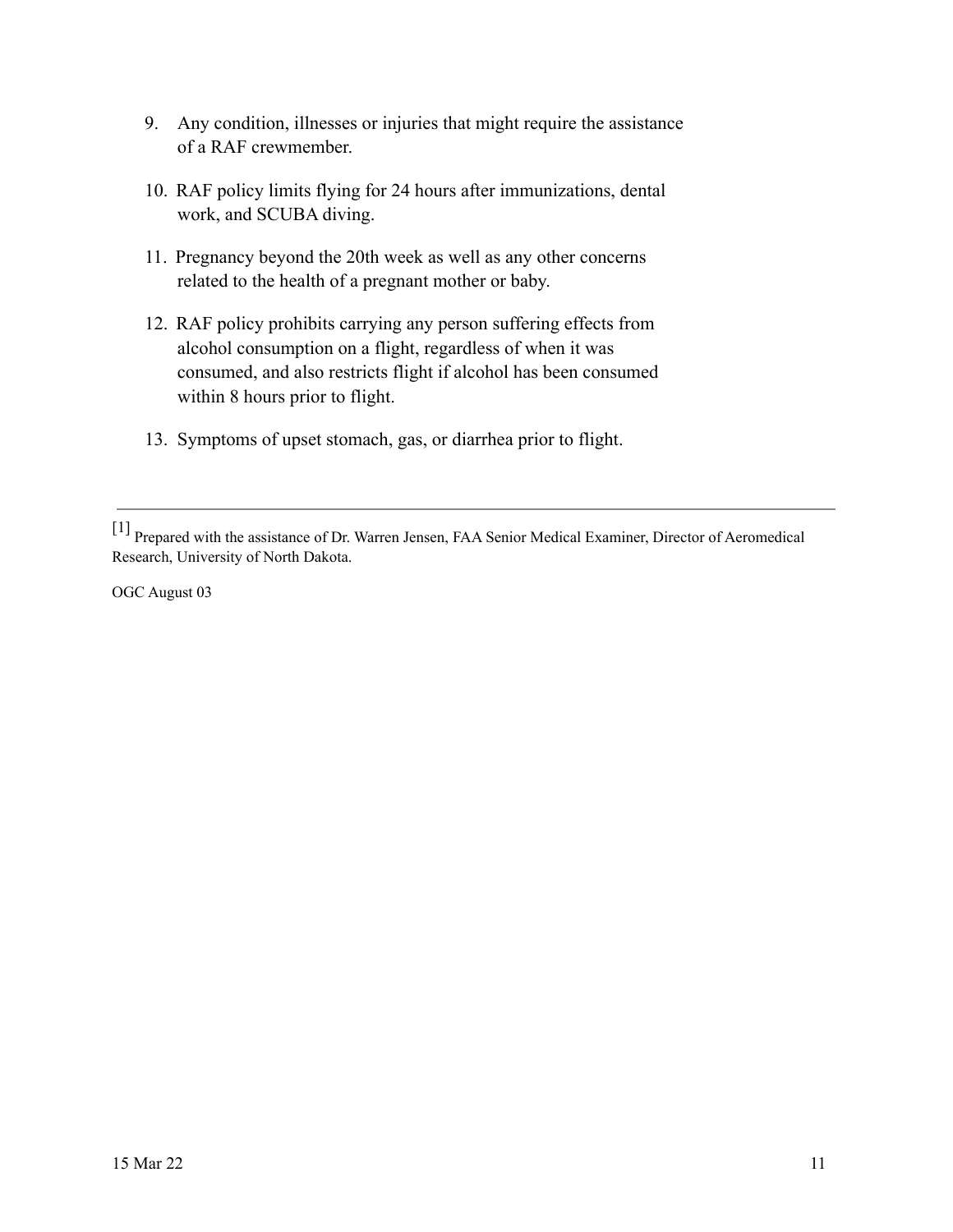### **Disclosure Statement for Government Aircraft**

<span id="page-11-0"></span>Disclosure Statement for Crewmembers and Qualified Non-Crewmembers Flying on Board Government Aircraft Operated as Public Aircraft

Generally, an aircraft used exclusively for the U.S. Government may be considered a "public aircraft" as defined in Public Law 106-181, provided it is not a Government-owned aircraft transporting passengers or operating for commercial purpose. A public aircraft is not subject to many Federal Aviation Regulations, including requirements relating to aircraft certification, maintenance, and pilot certifications. If an agency transports passengers on a Government owned aircraft or uses that aircraft for commercial purpose, the agency must comply with all Federal Aviation Regulations applicable to civil aircraft. If you have any questions concerning whether a particular flight will be a public aircraft operation or a civil operation, you should contact the agency sponsor of that flight.

You have certain rights and benefits in the unlikely event you are injured or killed while working aboard a Government-owned or operated aircraft. Federal employees and some private citizens are eligible for workers' compensation benefits under the Federal Employees' Compensation Act (FECA). When FECA applies, it is the sole remedy. For more information about FECA and its coverage, consult with your agency's benefits office or contact the Branch of Technical Assistance at the Department of Labor's Office of Workers' Compensation Program at (202) 693-0044.

State or foreign laws may provide for product liability or "third party" causes of action for personal injury or wrongful death. If you have questions about a particular case pr believe you have a claim, you should consult with an attorney.

Some insurance policies may exclude coverage for injuries or death sustained while working or traveling aboard a Government or military aircraft or while within a combat area. You may wish to check your policy or consult with your insurance provider before your flight. The insurance available to Federal employees through the Federal Employees Group Life Insurance Program does not contain an exclusion of this type.

If you are the victim of an air disaster resulting from criminal activity, Victim and Witness Specialists from the Federal Bureau of Investigation (FBI) and/or the local U.S. Attorney's Office will keep you or your family informed about the status of the criminal investigation(s) and provide you or your family with information about rights and services, such as crisis intervention, counseling and emotional support. State crime victim compensation may be able to cover crime-related expenses, such as medical costs, mental health counseling, funeral and burial costs, and lost wages or loss of support. The Office for Victims of Crime (an agency of the Department of Justice) and the U.S. Attorney's Office are authorized by the Antiterrorism Act of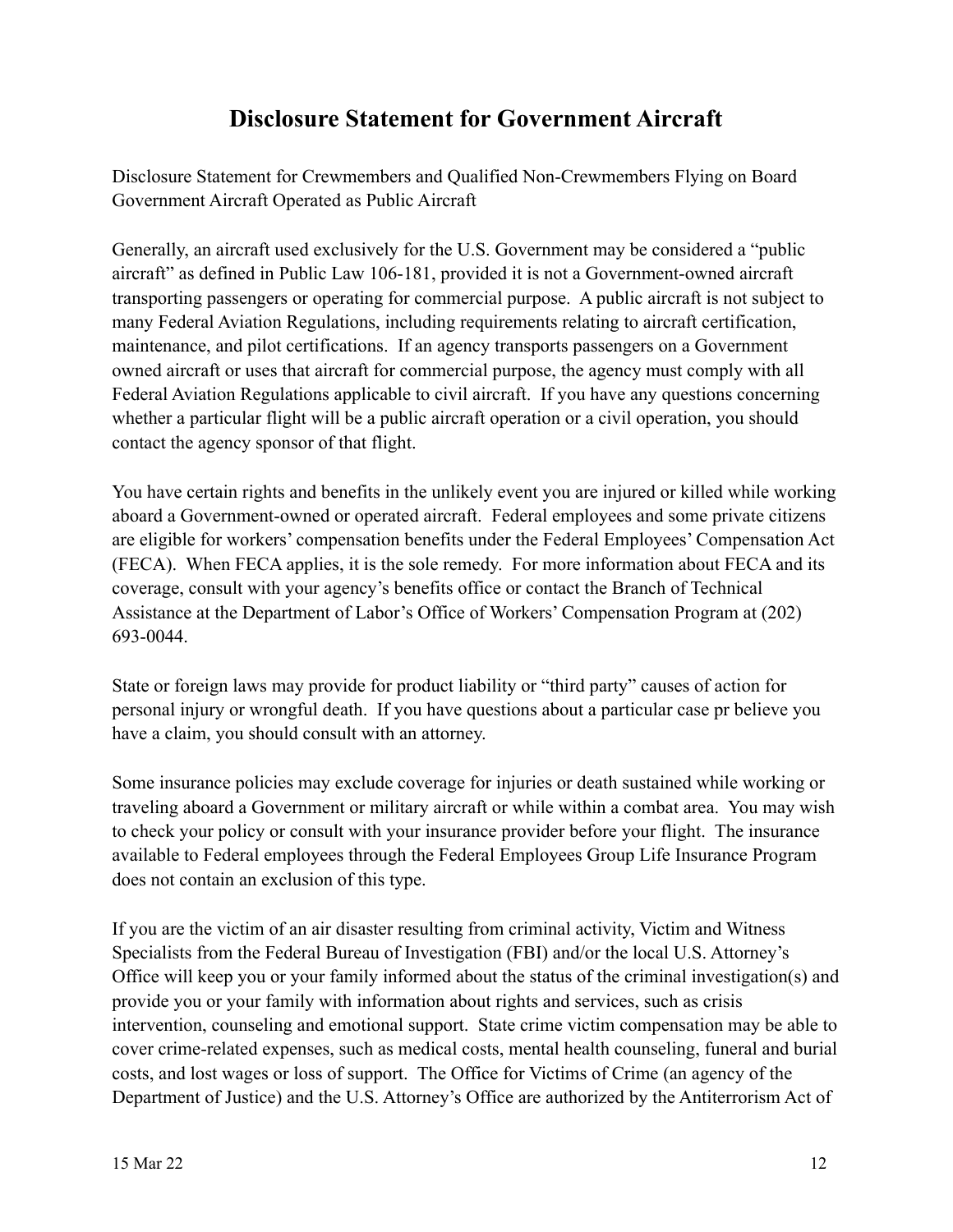1996 to provide emergency financial assistance to State programs for the benefit of victims of terrorist acts or mass violence.

**If you are a Federal employee.** If you are injured or killed on the job during the performance of duty, including while traveling or working aboard a Government aircraft or other Government owned or operated conveyance for official Government business purposes, you and your family are eligible to collect workers' compensation benefits under FECA. You and your family may not file a personal injury or wrongful death suit against the United States or its employees. However, you may have cause of action against potentially liable third parties.

You or your qualifying family member must normally also choose between FECA disability or death benefits, and those payable under your retirement system (either the Civil Service Retirement System or the Federal Employees Retirement System). You may choose the benefit that is more favorable to you.

**If you are a private citizen not employed by the Federal government.** Even if the Federal government does not regularly employ you, if you are rendering personal service to the Federal government on a voluntary basis or for nominal pay, you may be defined as a Federal employee for purposes of FECA. If that is the case, you and your family are eligible to receive workers' compensation benefits under FECA, but may not collect in a personal injury or wrongful death lawsuit against the United States or its employees. You and your family may file suit against potentially liable third parties. Before you board a Government aircraft, you may wish to consult with the department or agency sponsoring the flight to clarify whether you are considered a Federal employee.

If the agency determines that you are not a "Federal employee," you and your family will not be eligible to receive workers' compensation benefits under FECA. If you are onboard the aircraft for purposes of official Government business, you may be eligible for workman's compensation benefits under state law. If an accident occurs within the United States, or its territories, its airspace, or over the high seas, you and your family may claim against the United States under the Federal Tort Claims Act or Suites in Admiralty Act. If you are killed aboard as military aircraft, your family may be eligible to receive compensation under the Military Claims Act, or if you are an inhabitant of a foreign country, under the Foreign Claims Act.

**NOTE:** This disclosure statement is not all-inclusive. You should contact your agency's personnel office, or if you are a private citizen, your agency sponsor or point-of-contact for further assistance.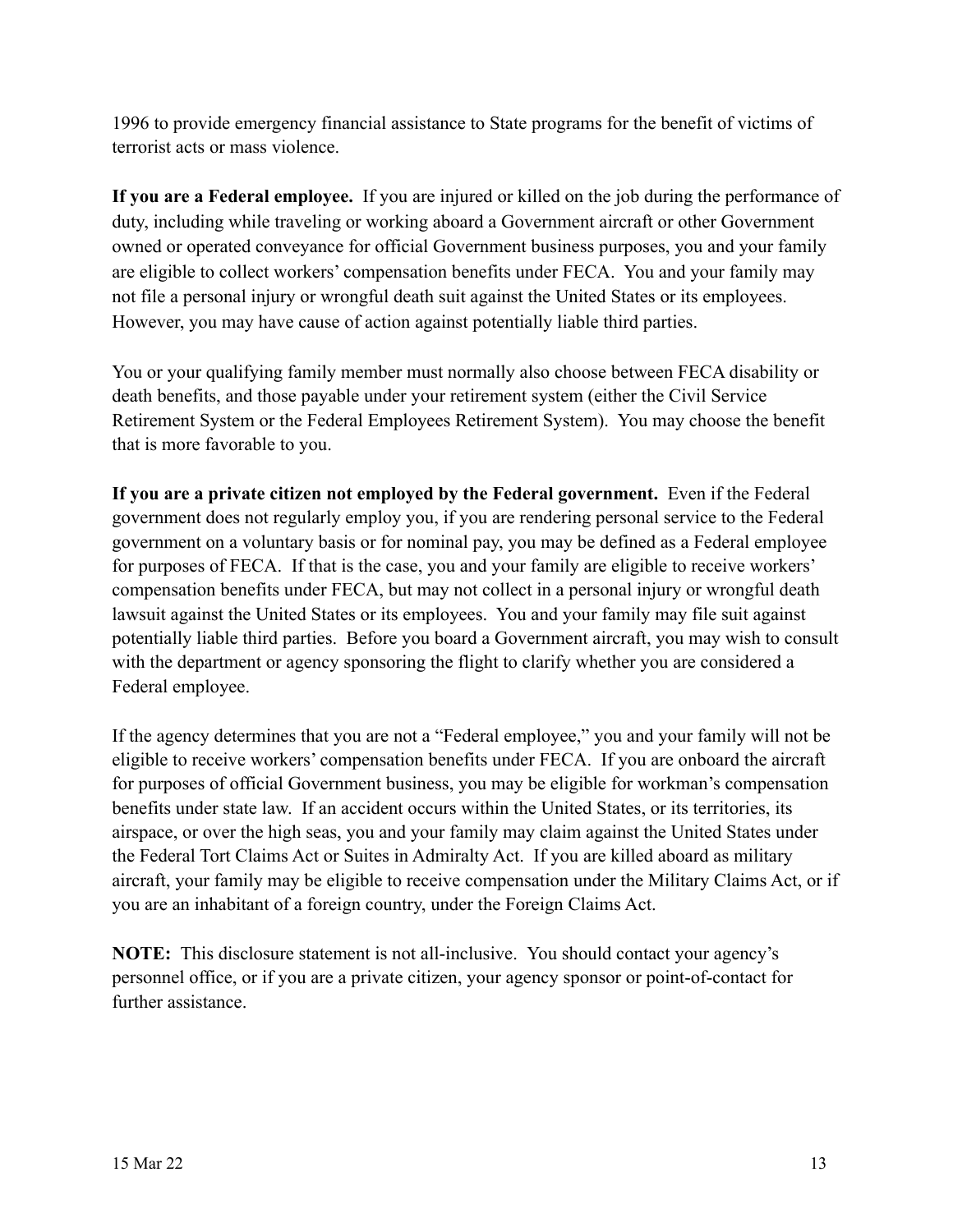

# NCAR RESEARCH AVIATION FACILITY

|                                      | <b>HAZARD REPORT</b> |
|--------------------------------------|----------------------|
| To:                                  | From (optional):     |
| <b>Summary of Hazard:</b>            |                      |
|                                      |                      |
|                                      |                      |
|                                      |                      |
|                                      |                      |
| <b>Suggested Corrective Action:</b>  |                      |
|                                      |                      |
|                                      |                      |
| <b>Summary of the Investigation:</b> |                      |
|                                      |                      |
|                                      |                      |
| <b>Corrective Action Taken:</b>      |                      |
|                                      |                      |
|                                      |                      |
|                                      |                      |
| <b>Signature and Date:</b>           | <b>Comments:</b>     |